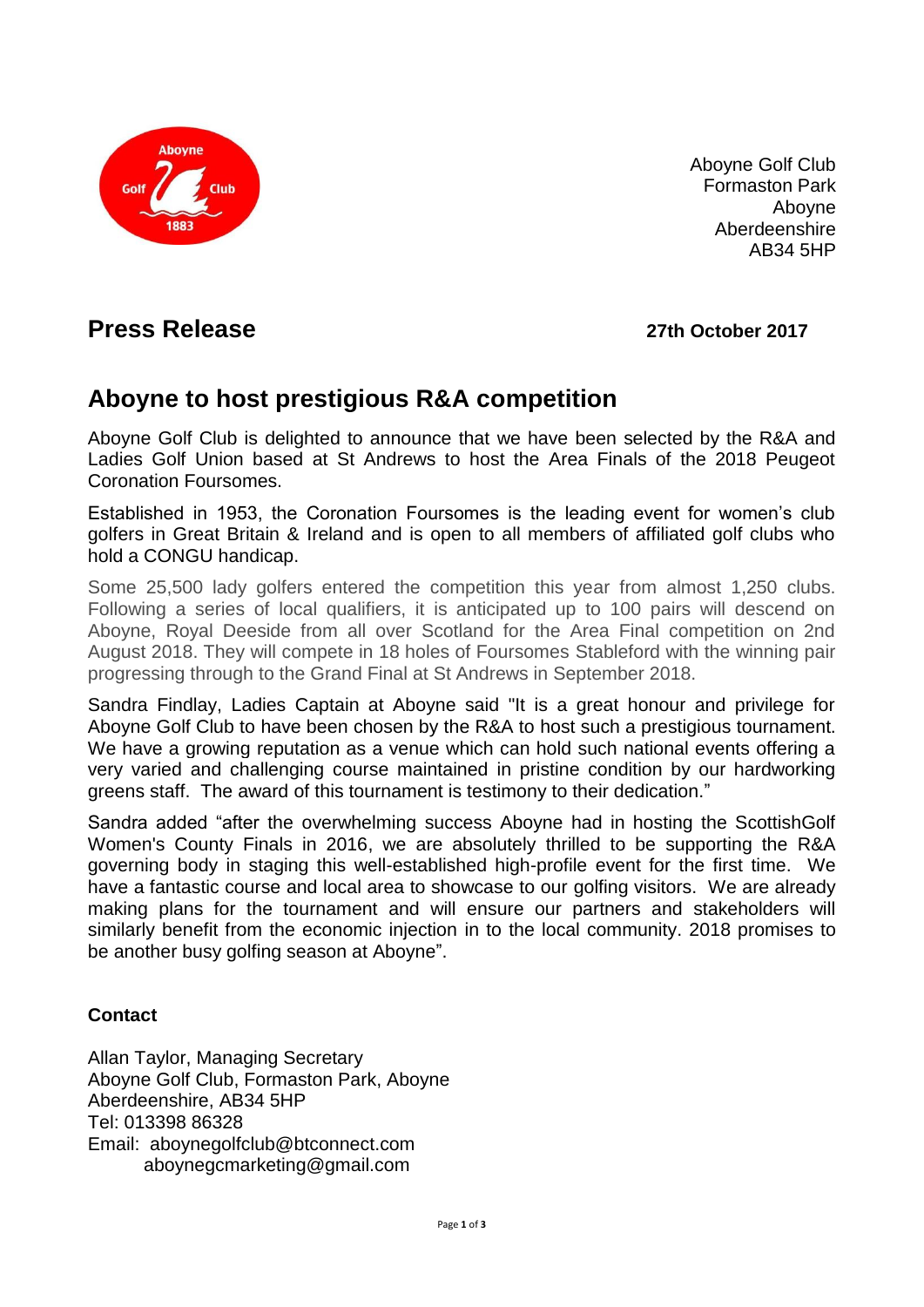## **Notes to Editors**

Aboyne Gold Club Ladies Captain - Sandra Findlay



#### **Aboyne Golf Club**

Aboyne Golf started life as a nine-hole course on the village green as early as 1881. The current stretch of 6,033 yards was modernised and reconstructed some 100 years later and the present 18 holes was opened in August 1991. The course provides a fine test for golfers of all abilities and has a membership of just under 650 players and social members. It presents a rich variety of memorable holes making the most of the natural variations in the terrain which is a mix of rolling parkland with inviting fairways and elevated links-like heathland with tighter targets.

Mature trees and water are in play on many holes. Aboyne Loch is a notable feature lending character and scenic beauty to the course as well as providing a hazard to be